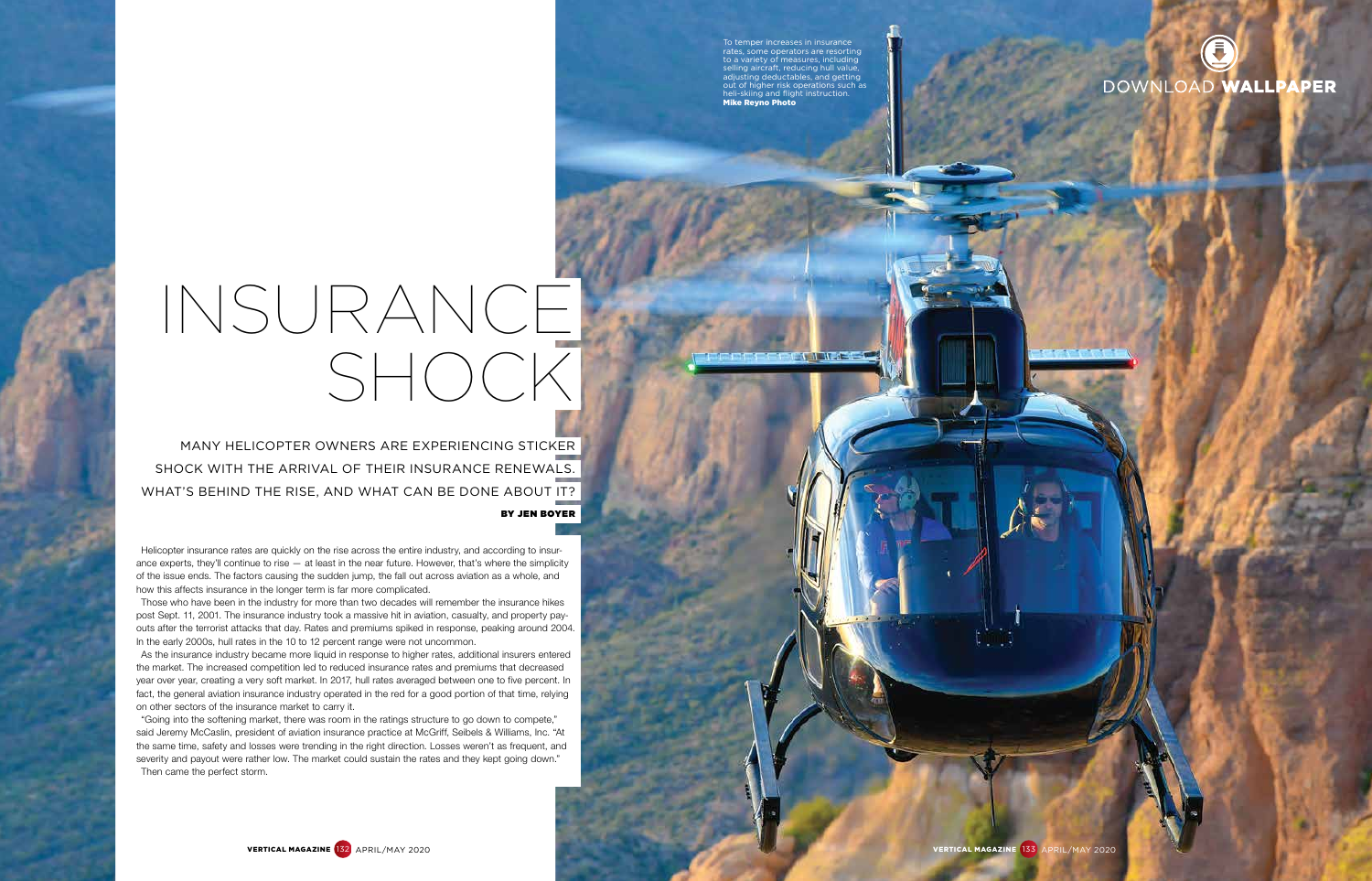In 2017, the U.S. saw one of the costliest hurricane seasons on record with the triple punch of Harvey, Irma, and Maria. Together, the storms racked up between \$65 and \$77 billion in insurance claims, according to the Insurance Information Institute. Many claims are still open, accounting for the cost range.

In 2018, several high-profile, high payout helicopter accidents completed the litigation process with high settlements or jury awards, including KOMO TV's 2014 news helicopter fatality in Seattle, and Air Methods' 2015 Flight for Life crash.

"We're seeing a trend of significantly increasing jury settlements, which adds to the issue," said Rick Ross, president of Leading Edge Insurance in Colorado Springs, Colorado. "Most carriers are telling

 The type of damage seen following Hurricane Dorian in the Bahamas is sadly becoming more frequent, as more severe weather events become increasingly commonplace. Kris Grogan Photo

me, for example, claims that used to settle for \$5 million, are now settling at policy limits, sometimes over \$50 million. Today we are seeing most cases awarded at policy limit. If the operator or owner had a \$100 million liability limit, chances are high it could be awarded. This puts real pressure on the insurer to reduce policy limits and raise premiums."

At the same time, wildfire losses continued to skyrocket, and larger and more damaging fires raged longer. The National Oceanic and Atmospheric Administration (NOAA) reported 2018 was the eighth year in a row that eight or more billion-dollar-loss natural events took place, surpassing the annual average of 6.2.

 $+14$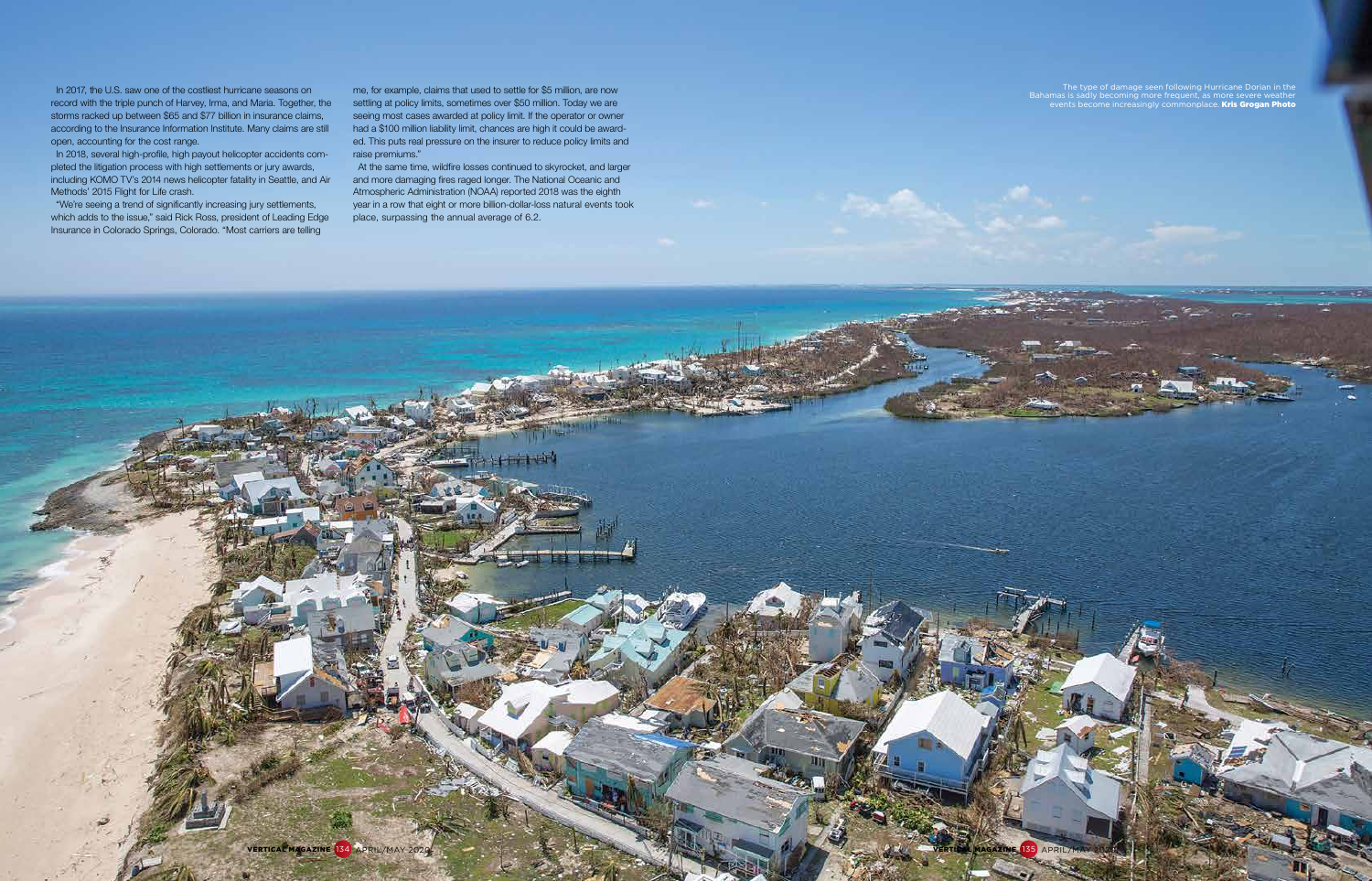VERTICAL MAGAZINE 136 APRIL/MAY 2020 VERTICAL MAGAZINE 137 APRIL/MAY 2020

NOAA notes 2017 was in fact the costliest year on record, with 2018 coming in as fourth.

Going into 2019, it wasn't just aviation insurance seeing red. The entire insurance industry was under pressure. The overall pot of funds for all insurance was draining in multiple directions. Something had to give.

"General aviation rates and premiums had dropped so significantly, most insurers in the helicopter marketplace were already not making much money." said McCaslin. "We did an analysis that showed rates and premiums dropped in excess of 60 percent between 2008 and 2017. Leaning into 2018, we saw a modest increase of five to 15 percent, but not enough to balance the losses."

As if this were not enough, the Federal Aviation Administration (FAA) grounding of the Boeing 737 Max in March 2019 has also hit the insurance industry hard. Grounding insurance payouts alone are estimated to be around \$500 million, with the total payout estimated to be close to \$1.5 billion when including the two fatal accidents in Indonesia and Ethiopia.

Insurance is publicly traded, and insurers need to bring their portfolios into the black as soon as possible or leave the market. The aviation industry saw them do both. In the last year, several large and prominent insurers in the U.S., London, and abroad left the general aviation insurance market; most notably MS Amlin, Berkley Aviation, and Swiss RE. As a result, the market saw a significant drop in competition for insurance business, putting insurrs in a position to increase income to cover anticipated payouts.

What's more, 2019 looks likely to exceed past years, with severe California fires in populated areas as well as several high-profile lawsuits filed against Pacific Gas and Electric Company for the utility's part in the fires.

## CAUSE AND EFFECT



"Because the insurance industry restructured capacity in such a short time, losing some large capacity insurers in the process, the market needed to move fast to re-build capital and adequate pricing," said Alex Barker, senior vice president of Marsh Insurance Brokers of Calgary, Alberta. "Rates and premiums experienced significant increases along with restrictions in coverage in 2019."

The need to raise capital is only one issue. Finding enough insurers to get you insured is another. When your broker shops for the best insurance for your operation, rarely will any single insurer cover you entirely. They spread their risk. Typically, the lead insurer will set the terms (hull percentage rate, liability, etc.) and offer to cover a percentage of your policy. Your broker would then "complete the placement" by working with other insurers to fill the remainder of your policy to 100 percent.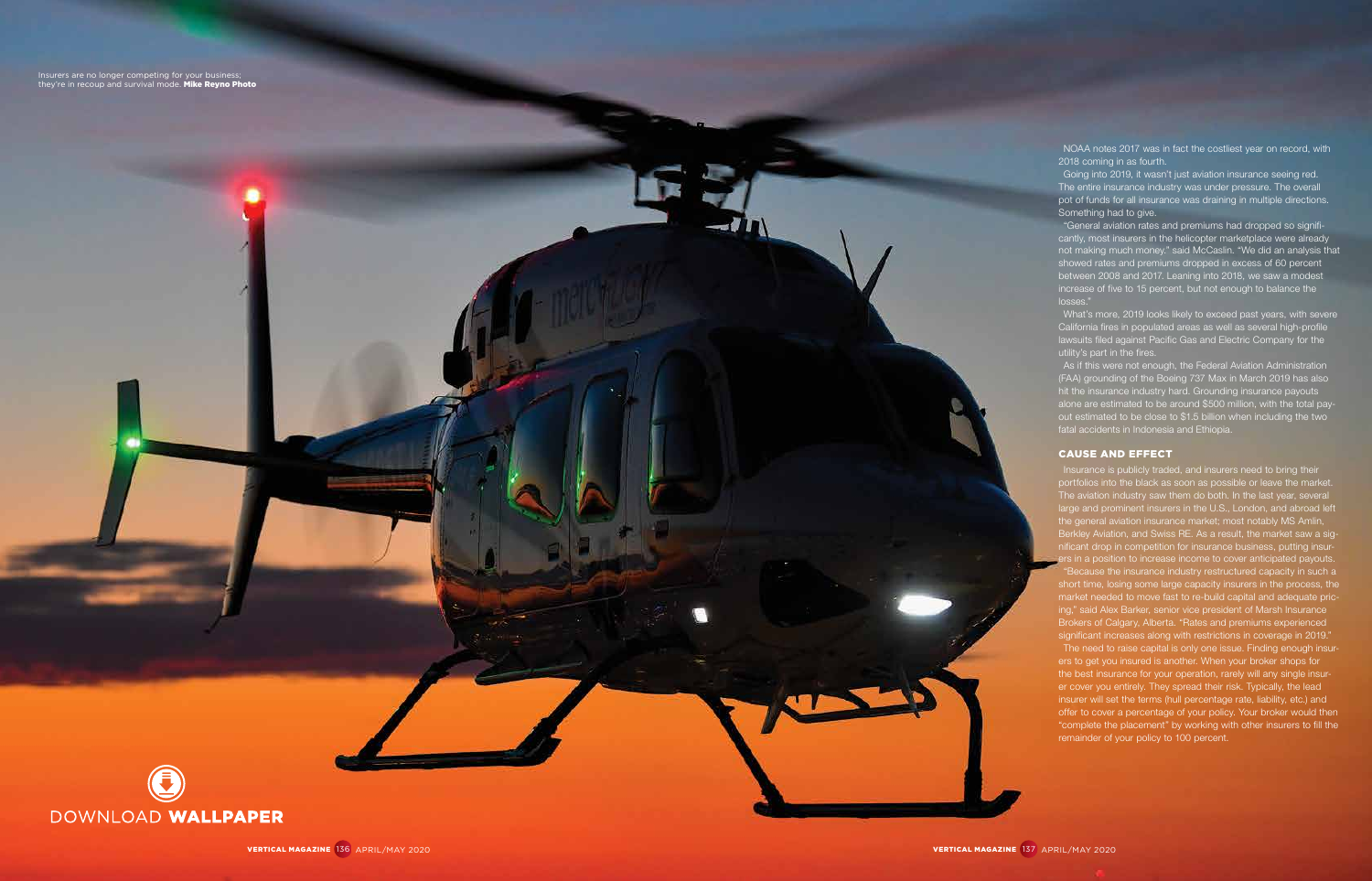On an owner and operator level, this change in the method of insurance means a complete turn of the tables. Insurers are no longer competing for your business. They're in recoup and survival mode, not only setting rates and premiums, but also deciding who they ultimately insure.

In today's market, some brokers are finding that supporting insurers may not be willing to follow the lead insurer's terms, instead setting their own rates to ensure their desired pricing level. This further complicates and potentially adds to the cost, not to mention taking a lot more time and work to complete a placement, Barker said.

Scott Urschel, president of Pylon Aviation, works with high net worth individuals looking to purchase and fly their own helicopters. "It's exceedingly difficult to find that first insurance for a lower time pilot purchasing a high value helicopter, and if they do receive it, the annual cost is a considerable percentage of the price of the aircraft," he said. "I tell aircraft manufacturers their biggest barrier to entry is no longer the price of the aircraft. It's the cost to insure it."

Shopping around doesn't help. According to a broker that didn't want to be named so as not to hurt relationships with insurers, if an owner or operator decided to shop around to other insurers for a better deal, they could run the risk of losing insurance altogether as this act raises flags.

### THE FALLOUT

While 2019 insurance rates are actually 55 percent less than they were in 2008, they're still taking their toll. Several smaller operators, and operators of Robinsons in particular, have closed their doors in the past 12 months. Others are selling aircraft or choosing to self-insure the hull and only purchase liability insurance.

Jessica Ward owns High Tide Helicopters in Southport, North Carolina. She started the company as a flight school with one Robinson R22 in 2013. She built the company over the next six years, adding an R44, a Cessna 172 for flight instruction, and a King Air C90 for FAA part 135 charter. When she received her 2019 insurance bill, the company had to change.

Some operators are seeing their insurance rates increase by 30 percent or more. Anthony Pecchi Photo

"I'd experience incremental increases, but this past year it was totally crippling. I was looking at a 35 percent increase," Ward said. "As a direct result of that increase, I've had to sell the R22. I've also dropped hull coverage on the R44 and changed the use of the aircraft. I've discontinued primary training and solo in it just to keep the doors open."

Ward watched helicopter training revenue decline for years as student pilots opted toward less expensive airplane training with higher paying jobs. She pursued her airplane ratings and offers airplane instruction as well, the key to her survival. The fixed-wing side of her business subsidizes her helicopter.

"I actually looked at selling the helicopter and going all

fixed-wing, but when I looked at the market and saw how low the helicopter would have to be sold for, I decided to stick it out," she said. "I took a \$10,000 loss when I sold the R22 because so many aircraft were hitting the used market. In the end, that was still cheaper than paying the insurance. I couldn't afford the loss I'd take selling the R44. If it weren't for my airplanes, I'd be in bankruptcy because of the insurance."

Chris Bull, owner of Orlando, Florida-based Heli Team, is looking at how to restructure his pricing to absorb the increased cost to insure his large aircraft fleet that does everything from charter and long-line to electronic news gathering, agricutural work, and search-and-rescue.

"Ultimately, these increases are going to drive rates up across the industry, regardless of how you fly your aircraft, in order for operators to continue to operate," Bull said. "I've never seen increases like this across the board. We have to raise prices to be sustainable, but no one likes to see their prices go up, so we may see profit decrease."

Heli Team also manages a number of aircraft for private owners. Bull said these owners have been quite vocal about their 30 percent or more increases. "I think you're going to see a major effect on the smaller operators and even some private owners," he said. "They're struggling to continue to operate at these increased prices."

| #1.GEN             | MENGENP MENGOLP            |                              | #1 ENGFUEL | <b>I #1 HYDR PRESS</b> |
|--------------------|----------------------------|------------------------------|------------|------------------------|
|                    |                            |                              | FILTER     | <b>IN TRANSPRESS</b>   |
| <b>IS OIL TEMP</b> | <b>TRGB CHIP</b>           | #2 TRANS PRESS   #2 GEN DISC |            | <b>M2 ENG CHIP</b>     |
|                    | THE ENTER I AP LINYD DOECE |                              |            |                        |











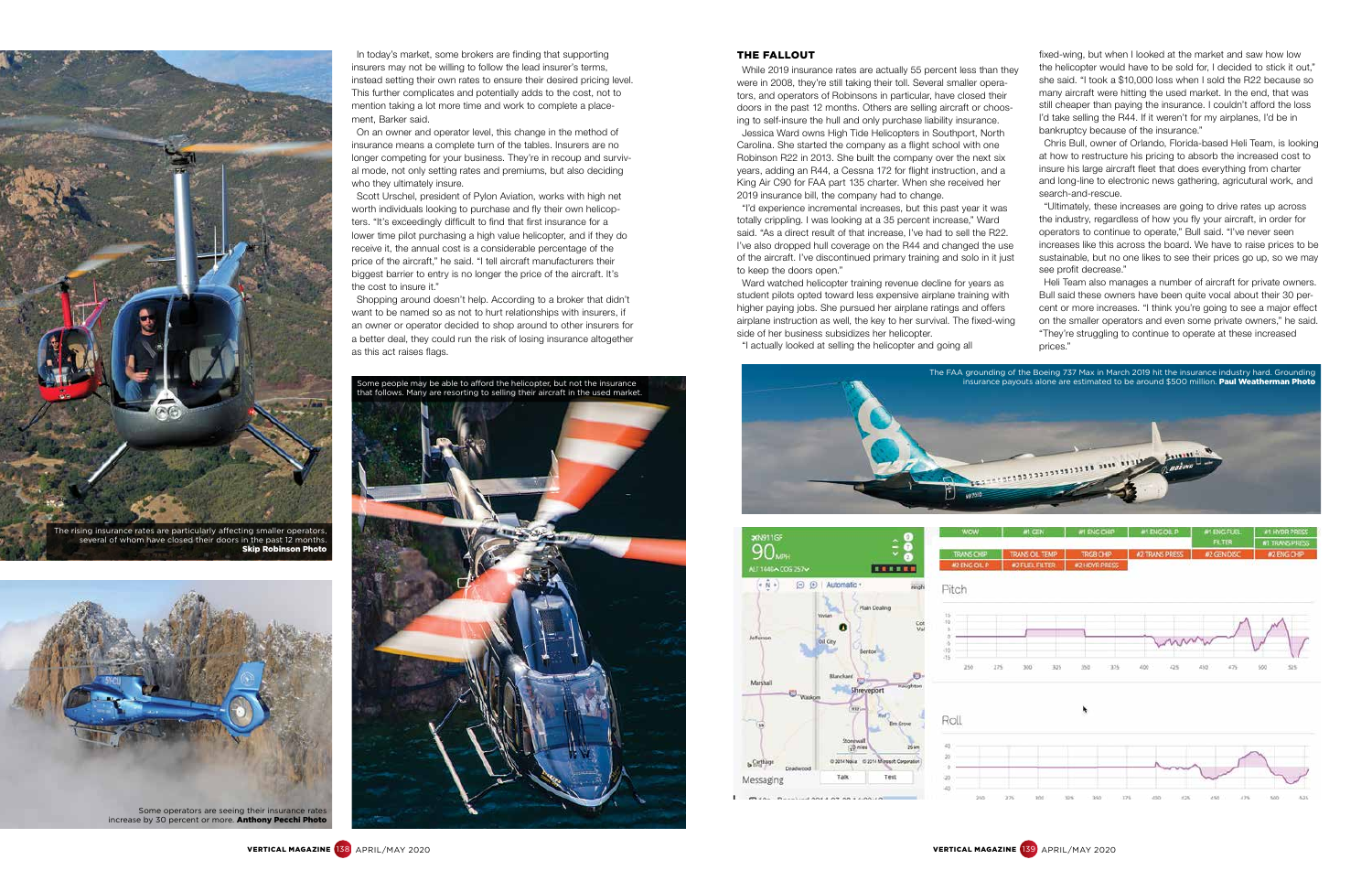In Canada, Paul Spring, president of Phoenix Heli-Flight in Fort McMurray, Alberta, heard rumblings of U.S. insurance increases before they hit Canada. Not long after, he received his new bill and was relieved it wasn't as high as he'd heard.

While there is nothing helicopter owners and operators can do to reduce increased rates and premiums in the short term, experts recommend taking steps to temper the increases. Some opera tors are selling aircraft, reducing hull value, adjusting deductibles, self-insuring hull value completely, and getting out of higher risk operations such as heli-skiing and flight instruction. Another big step is communication.

"Payouts in the U.S. are much higher than Canada because we have our workers compensation board that puts limits on them," he said. "We fly a lot of workers and that's reflected in my risk analysis. This certainly helped with the overall premium. That said, my hull rate increased by 100 percent for the same amount of coverage. Still, even that was cheaper than what I was paying 14 years ago." Derek Robinson, president of Eclipse Helicopters in Cranbrook, B.C., agrees with Spring. "We certainly see it here," he said. "From what I'm hearing from other Canadian operators, a 30 per cent minimum increase in premiums and a doubling of hull rate coverage seems pretty standard."

### WEATHERING THE STORM

As fires become larger and more damaging, the resulting cost has skyrocketed. Severe fires around the world, but particularly in California, appeared likely to make 2019 one of the most expensive years in terms of wildfire damage. Greg Doyle Photo

"It's difficult to know how long the hard market will last, but it does swing back," said Marsh's Barker. "It's going to hurt for a bit. You can help by marketing yourself, your operation, your risk, and your safety culture to temper your increases. Sell your story and your business to insurers, via your broker, about what you really do with your aircraft, your important safety investments like flight data monitoring, flight-tracking, factory training, and your safety conscious approach, so they can help negotiate the best terms.

**OULSON UNICAL** 

"ONE OPERATOR'S SMS [SAFETY MANAGEMENT SYSTEM] COULD BE A BOOK ON A SHELF WHILE ANOTHER'S IS A DAILY CULTURE, OR ONE OPERATOR COULD USE THEIR FLIGHT DATA MONITORING INFORMATION REGULARLY WHILE ANOTHER RARELY DOWNLOADS IT. OPERATORS HAVE A LOT TO GAIN BY SHARING THEIR SAFETY INVESTMENTS AND HOW THEY'RE USED."